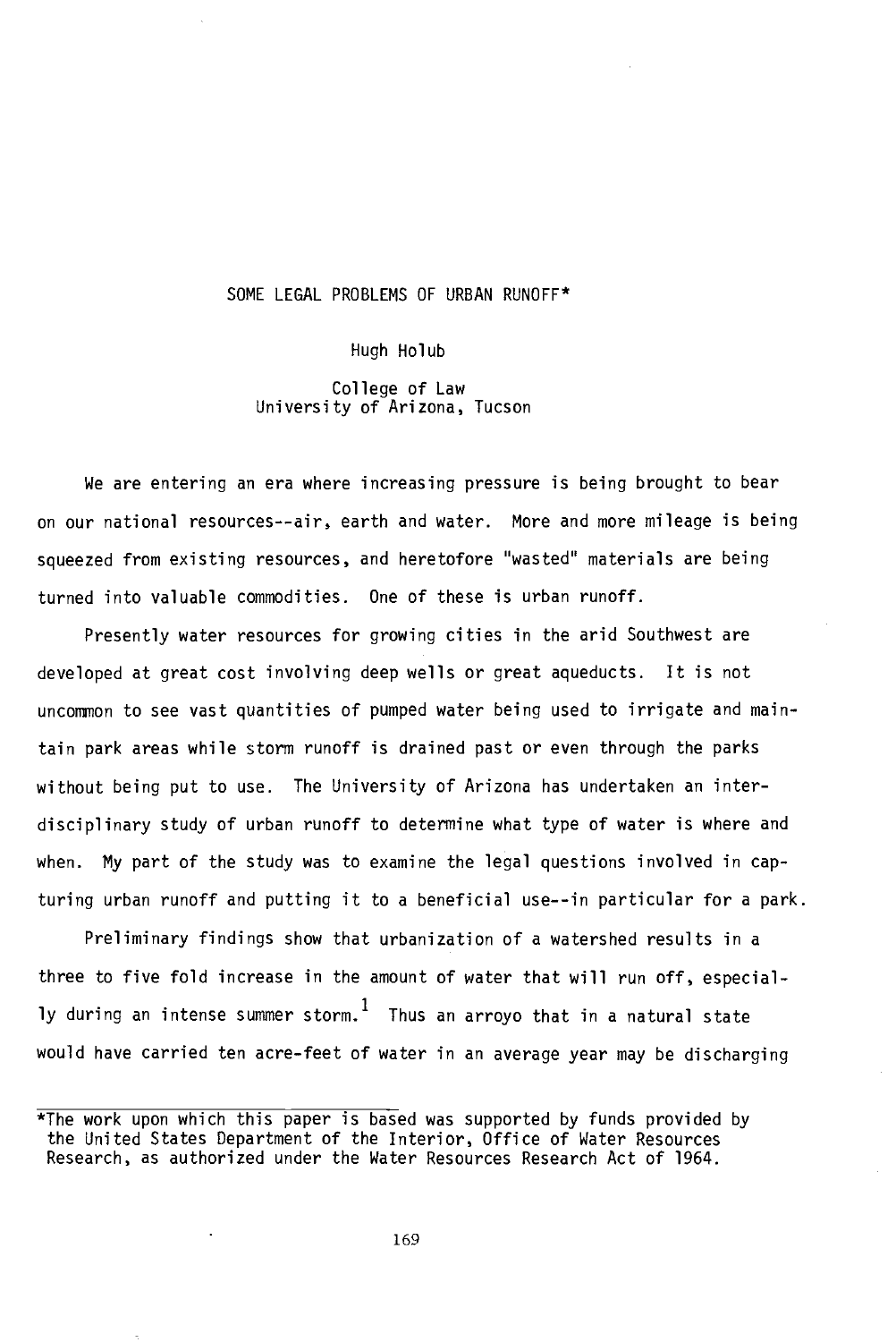forty or fifty acre-feet per year after the watershed has been urbanized.<sup>2</sup>

The legal questions which surround urban runoff and its uses are numerous. They include problems of tort liability from floods, water rights to the increased flows, land use restrictions along the banks and flood plains to prevent encroachment, possible condemnation of privately owned land for park development and flowage easements, financing problems, zoning applications to single- ownership tracts vs multi- ownership areas, and coordination of various governmental bodies responsible for management of parks, storm drainage systems and other related municipal services.

The legal questions applicable to a specific proposal are largely shaped by locations of the project, the ownership of the land in the project area, and the history of development within the project area. In the Urban Hydrology study, three basic types of watersheds are being investigated, with one type being further divided for legal purposes. These include completely urbanized watersheds such as the High School Wash and Railroad Wash areas. A partially urbanized watershed such as the Arcadia Wash area, and non -urbanized "control" watersheds such as two sub-catchments of the Atterbury Watershed. The Atterbury-type watershed can be further defined as non-urbanized wholly owned by one person or corporation, such as one finds in large ranches or in new town developments such as the proposed Empire City, or non-urbanized in multi-ownership such as is common in the eastern areas of the Tucson Basin. $^3$ 

In the totally urbanized watersheds, the legal problems have largely been ones of tort liability for flood damage and injury. In such areas the opportunities for park development have been largely foreclosed by existing development, though possibilities appear to remain for some bicycle path construction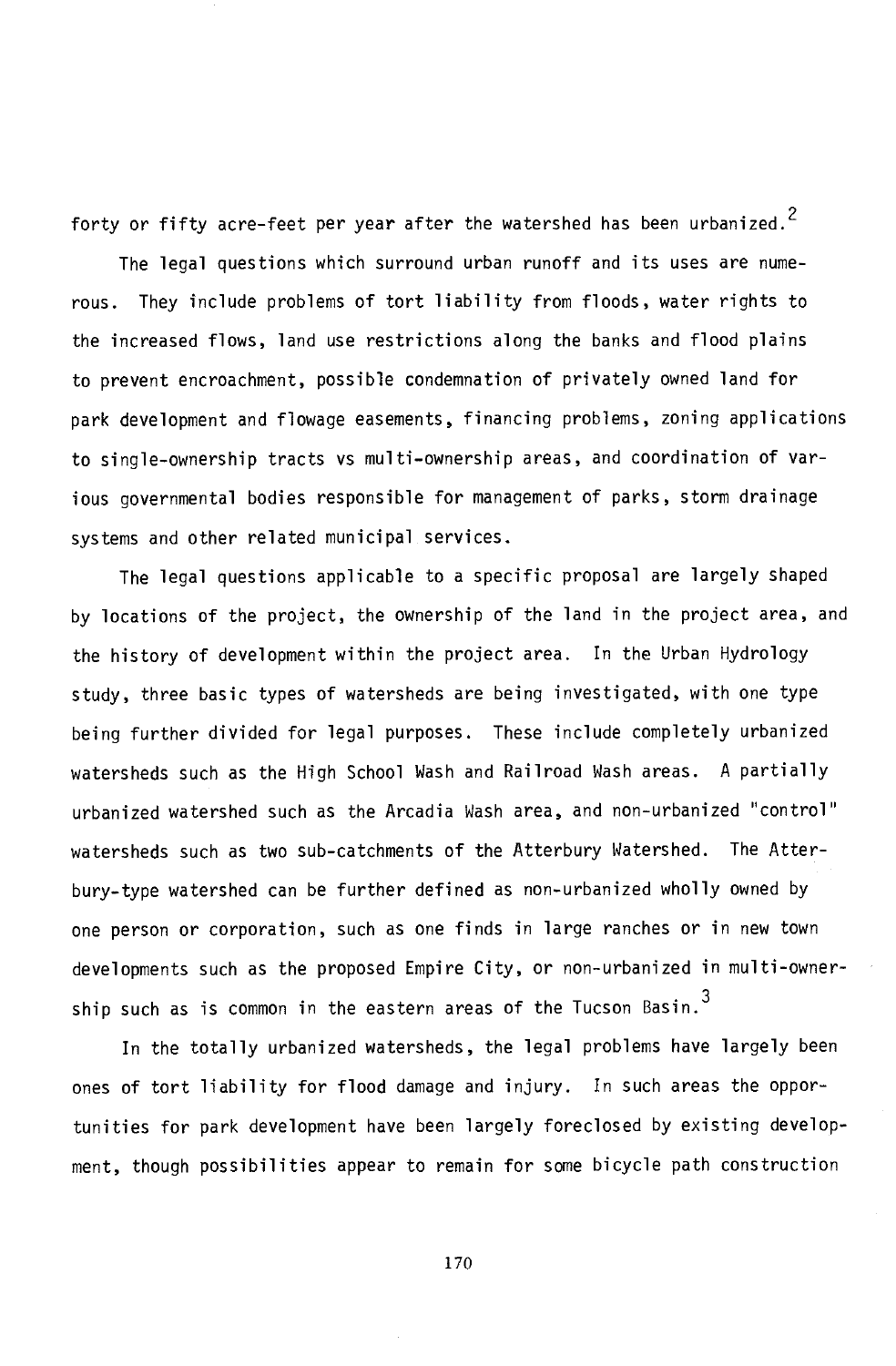where the washes have not been totally placed underground. The Arcadia Watershed poses the most legal problems in that tort liability questions arise from grade crossings of streets, substantial tracts of undeveloped land are still available for parks and greenbelts, water rights questions must be answered to supply the parks, and zoning and condemnation could be employed to restrict subdivision of park sites. In the non-urbanized watersheds the questions are largely zoning matters, with water rights being the important issue to resolve. The best possibilities to develop an urban runoff management system with park development with the least legal problems are in a wholly-owned watershed, such as one finds in the "new town" type of development.

The most obvious legal problem of urban runoff, is in the tort liability area. In this area urban runoff is a nuisance, to be gotten rid of as quîckly as possible with the least amount of property damage and injury to life. The probelm was discussed at length in City of Tucson v Sanderson, a 1969 case decided by the Supreme Court of Arizona. In that case, involving a wrongful death action on behalf of a woman washed from her husband's car and drowned at the Arroyo Chico crossing of Tucson Boulevard, the court described the urban runoff problem:

Nearly every summer the Tucson area is subjected to "high intensity" storms--i.e. rainstorms in which the amount of rain received in a very short time is comparatively high. In these storms, water cannot be carried away fast enough to prevent it from flooding certain areas....

In any rainstorm, the amount of "runoff" is determined not only by the amount of rain that falls, but also by the nature of the ground on which it falls. Soft earth, covered with vegetation, will absorb and hold much of the rain that falls. Buildings, paved streets, parking lots, airplane runways, etc., reduce the area that would otherwise absorb water, and replace them with impervious materials. The more such improvements increase, the more runoff increases.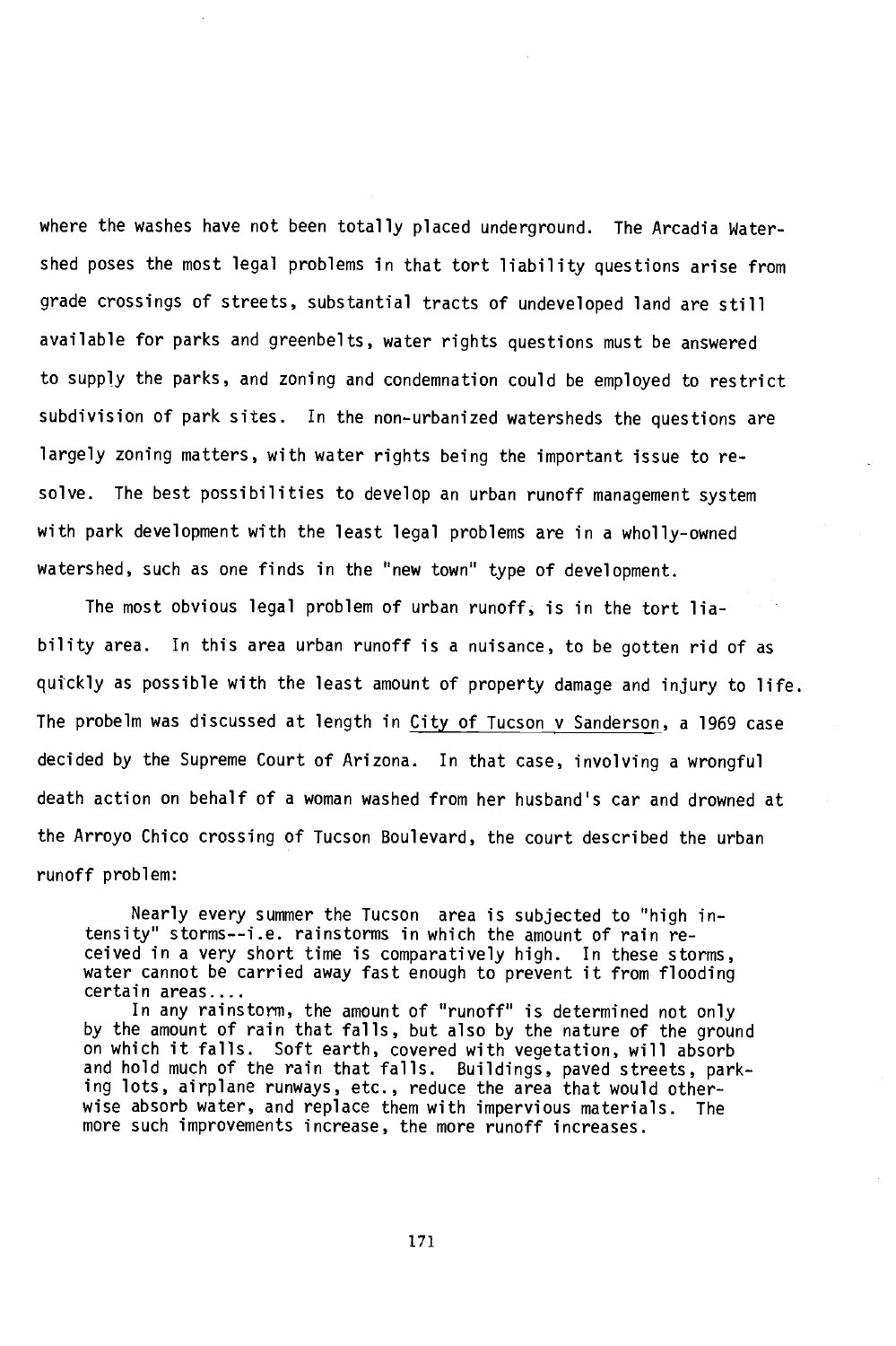In the parts of Arizona where rainfall is sparse and infre quent -- including some urban areas such as Tucson -- it formerly was felt that the damage and inconvenience of some flooding was more acceptable than the expense of extensive sewer and drainage systems.

In this case, the court upheld the County's non-liability for the flood as found by the trial court. The City settled by paying plaintiff \$60,000 for dismissal of the appeal and a covenant not to sue. The non-liability of the County was based on the County having no duty to relieve the hazard of the flooding where the City had deliberately used the street as an open storm sewer to carry off flood waters during high-intensity storms.<sup>5</sup>

In a case involving property damage to several store buildings adjacent to Arroyo Chico at Park Avenue, the state Supreme Court defined flood waters and municipal liability:

Inherent in the view herein expressed are certain obvious limitations to the city's liability. We have heretofore defined flood waters as being those waters which escape from a watercourse in great volume and flow over adjoining lands in no regular channel, Southern Pacific Co. v Proebstel, 61 Ariz. 412. Since the city, by covering over the arroyo and providing culverts has only attempted to control the flow of waters within the arroyo, it has assumed no responsibility for water which naturally leaves the channel and, therefore, is not liable for damages caused by flood waters. The city's immunity from liability is absolute unless some other act or acts of the city caused or contributed to the overflow.  $6$  City of Tucson v Koerber.

In that case the city had built a culvert for the arroyo under Park Avenue, with a capacity for 1,700 cubic feet per second (cfs) when the arroyo itself had a capacity of 2,500 cfs. The city's liability in that case was somewhat limited because it had originally sold one of the lots subject to a flood easement. Thus it was not liable for damages to any structure placed in the easement.7

In the Koerber case, the court made a statement basic to a city's lia-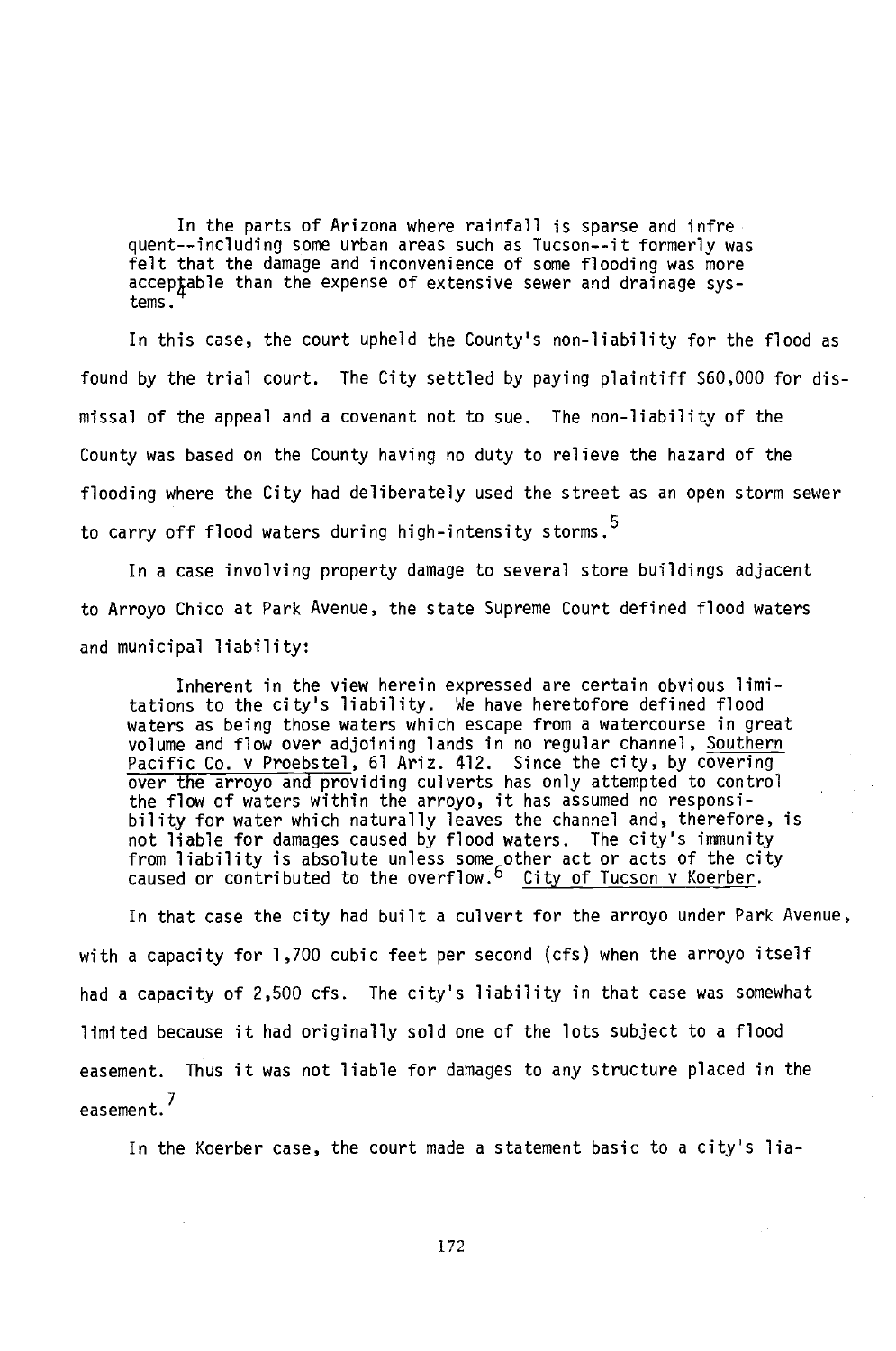bility for damages from urban runoff:

...even though a municipal corporation has no duty to keep a stream flowing in a safe condition and protect private property from overflow, if it assumes to act it must act without negliqence....<sup>t</sup>

This language came to haunt the city in City of Tucson v Wondergem.<sup>9</sup> In that case an elderly tourist was caught in rising water at Cherry Avenue and Arroyo Chico in his auto. He climbed to the top of the car and waited for rescue. While he was waiting, the water flipped his car and he was drowned. His widow sued for wrongful death and was awarded \$60,000. One of the findings was that the culvert was underdesigned and the city had reason to expect larger flows in the arroyo due to urbanization upstream. The court noted the city could have escaped liability had it placed warning barricades and lights at the crossing prior to Mr. Wondergem's happening on the scene. The city claimed Wondergem had assumed the risk by driving into the flooded crossing, but the court rejected that argument because Wondergem was from Wisconsin and had never seen a flooded arroyo and could not be expected to know of the danger.<sup>10</sup>

While city officials deny the Wondergem decision had any effect on their flood warning program, a vigorous effort to mark all grade crossings with warning signs and to place barricades at dangerous crossings where a high traffic volume and high water volume can be expected to coincide has been undertaken.11 Construction of extremely large culverts at major street crossings of city arroyos has also been pursued virorouslv.<sup>12</sup>

The Urban Hydrology study involved diverting some of this storm runoff into park areas with some of it being retained for recreational lakes and the remainder released slowly into the natural drainage system. The effect of this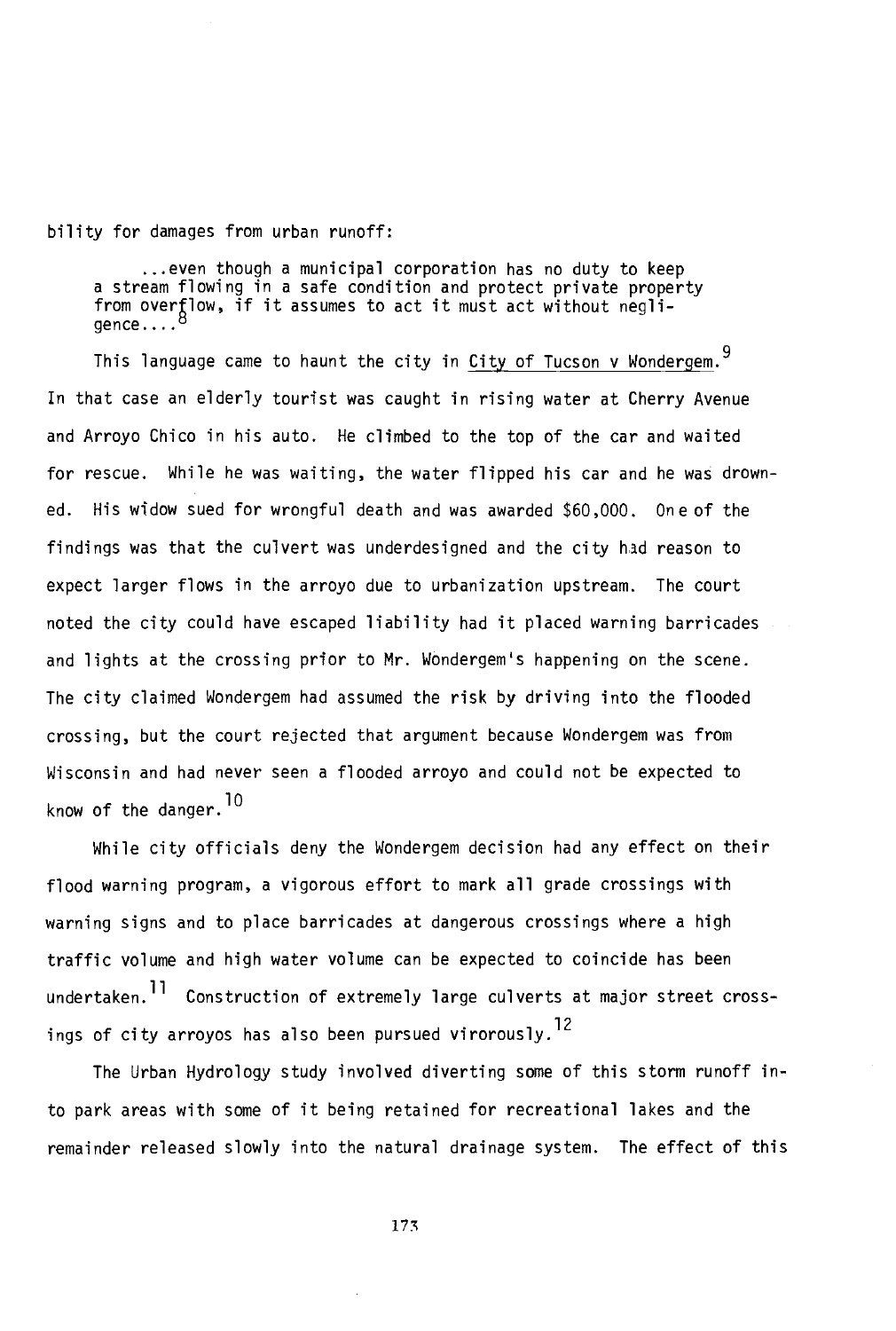would be to flatten the peak of the flood and spread the flow out over several days. Present circumstances are that most of the water which falls on a watershed is quickly funneled into the washes by the street drainage system, and down the wash to the rivers. It is not uncommon for walls of water to be seen in these washes immediately after or during an intense summer storm. It is these walls of water which catch motorists unaware when they cross a wash during a storm. The net result of the study is that extremely large culverts to pass the flood would not be needed, and further that some runoff would be captured and used beneficially.

The major beneficial use of urban runoff proposed is the diversion of runoff into park areas and lakes. The runoff would be used to irrigate parts of the park and, following removal of sediment, would be stored in lakes such as now exist in El Encanto Park in Phoenix and Randolph Park in Tucson. The proposed size of the lakes for this plan does not exceed five surface acres. Runoff use has been proposed for parks near the intersection of Broadway and Swan in Tucson (on land owned until recently by Howard Hughes) and on vacant land north of the Tucson Medical Center near Glenn and Cravcrost.<sup>13</sup>

Common to all watersheds where some park development is possible is the question of water rights. As the City of Tucson has previously learned, one cannot spend vast sums of money developing a new water resource without having a good grasp on the water rights issues involved. Under the Arizona law of appropriation for surface water it is not clear whether urban runoff is "salvaged" water subject to appropriation in a wash, or "diffused surface water" which can be captured and used at the discretion of the landowner. The statutes are silent on the matter of water generated by paving over a water-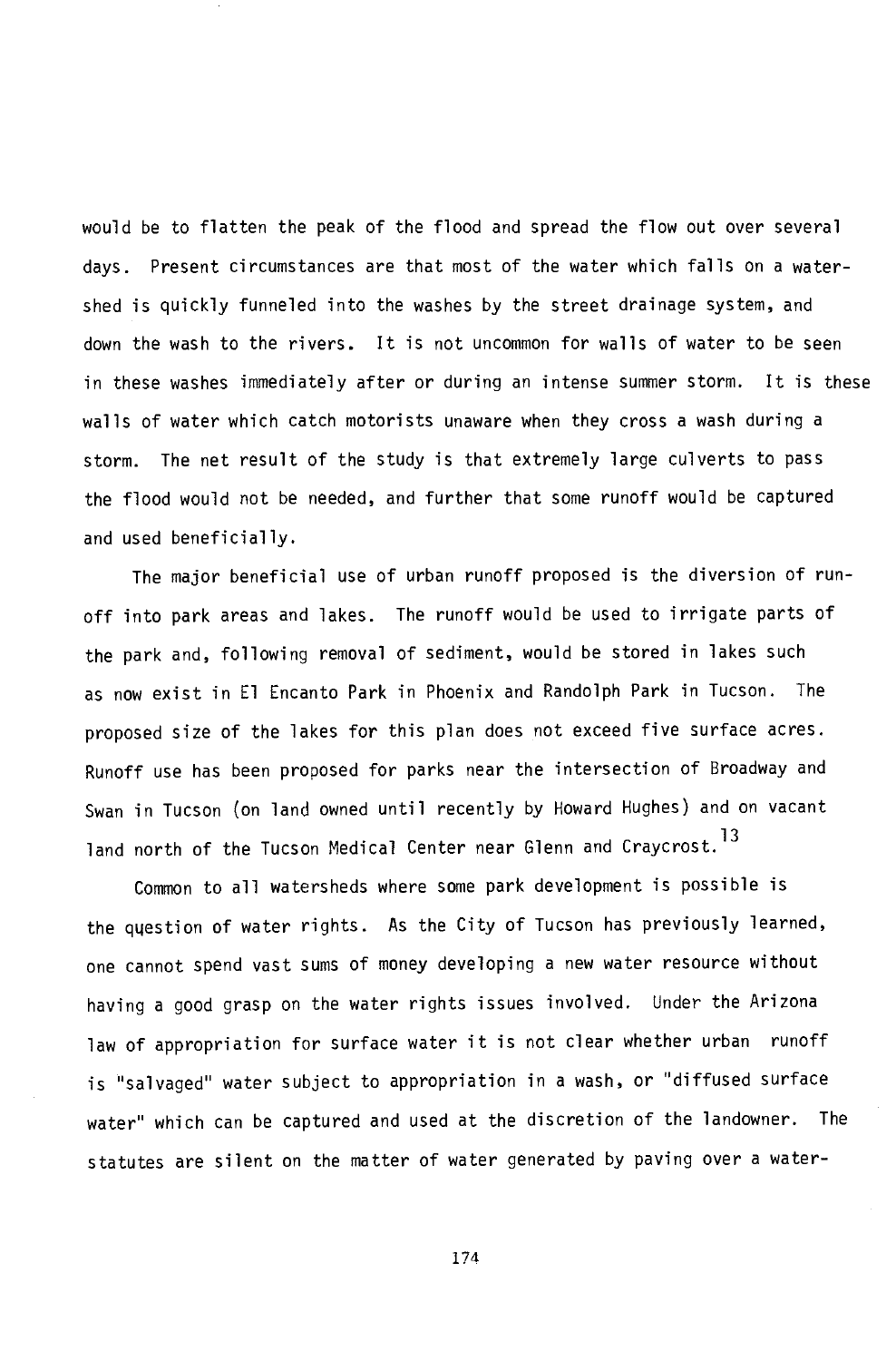shed with homes, shopping centers, streets and parking lots. Thus the question must be approached by analogies.

A valid appropriation can be made from arroyos similar to those found in urban areas. In England v Ally Ong Hing, 105 Ariz. 65, a 1969 case, the state Supreme Court said seasonal waters of a creek would be subject to appropriation even though the flow was intermittent.<sup>14</sup> For a stream or wash to be subject to appropriation it generally must have a well defined channel with a bed and banks, and the water must be put to some beneficial use,15

There has been some dispute in Arizona over the size of a wash and the relation to appropriability, but for the purposes of the urban arroyos, it can be assumed they would require the City or County to follow ARS 45-141 et seq., the statutory formula for obtaining a valid appropriation of the water.<sup>16</sup>

The real question is the relation of the "new" water to prior downstream uses. It is assumed that flood rights have been obtained along the Rillito, Santa Cruz and Gila River systems. All of the urban washes in the Urban Hydrology project feed these systems ultimately, and any diversion of runoff would no doubt raise objections from downstream users with historic flood rights such as the Buckeye Irrigation District. In a case dealing with appropriation of flood waters from 1914, the state court said:

In determining the amount of water appropriated for irrigation, the court may determine the area of lands to which the water has been beneficially applied, the frequency with which floods occur, the waters from which reached the lands of the appropriator, and other facts bearing on the question of the quantity of water actually appropriated to a beneficial use. Santa Cruz Reservoir Co. v Ramirez.17

Applying that formula, one could assume that the increased runoff in areas long urbanized may serve as the source for downstream flood rights which could be proved. Many factual questions would have to be resolved, such as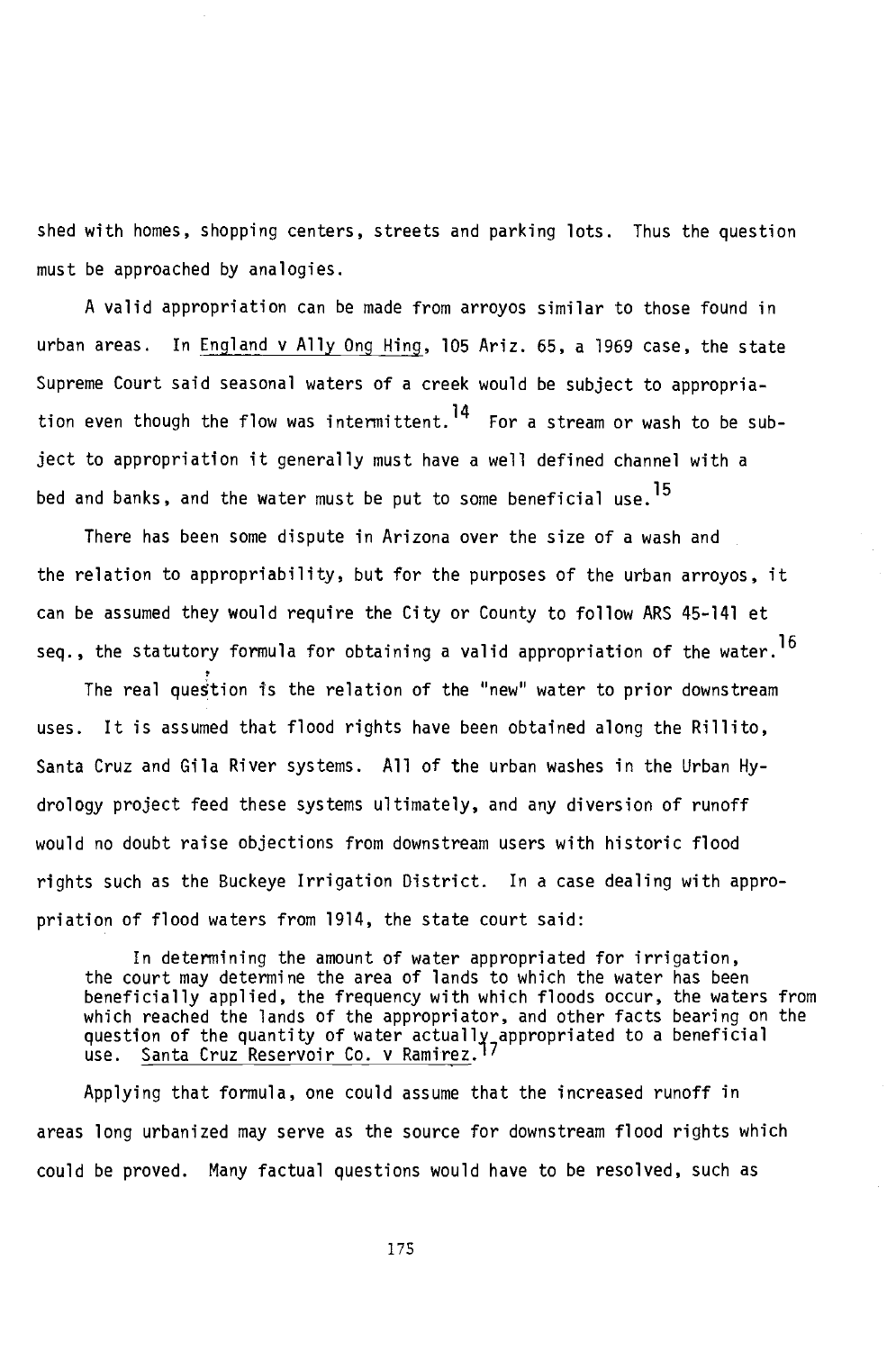whether the urban runoff has actually increased flood flows fifty or a hundred miles downstream from the city and whether such increased flows are regular enough to support use of the water beneficially for a lengthy period of time.

In an area such as the Arcadia Watershed, where some parts have been urbanized for many years, the problem of conflicting with downstream users could be avoided by relying only on newly created runoff for diversion into parks and lakes, allowing existing flows to continue albeit over longer periods of time. Thus an anticipated amount of increased runoff from the construction of a new subdivision on the upper end of Arcadia could be appropriated for use in one park, and the anticipated amount from parking lot and other consturction between Broadway and Grant Road filed on for the park at the Tucson Medical Center.

The question of water rights is simpler in the non-urbanized areas, especially those in single ownership. Water that falls on vacant land, which is captured and put to use by the owner before reaching an appropriable water course, is generally conceded to belong to the person on whose land it falls and with whose efforts it was put to use.  $^{18}$  In Colorado, for example, all water in a watershed is considered part of the stream for the purpose of appropriation.<sup>19</sup> There is no specific statute dealing with this "diffused surface water," but Professor Clark of the University of Arizona College of Law contends that the common law doctrine of the water rights belonging to the landowner who develops the water is in effect. $^{20}$  A Stanford law student writing in the Stanford Law Review contends that in the absence of statute or case authority, the issue is unsettled.<sup>21</sup> Certainly if every drop of water, that would normally flow into a stream with a large number of appropriators on it,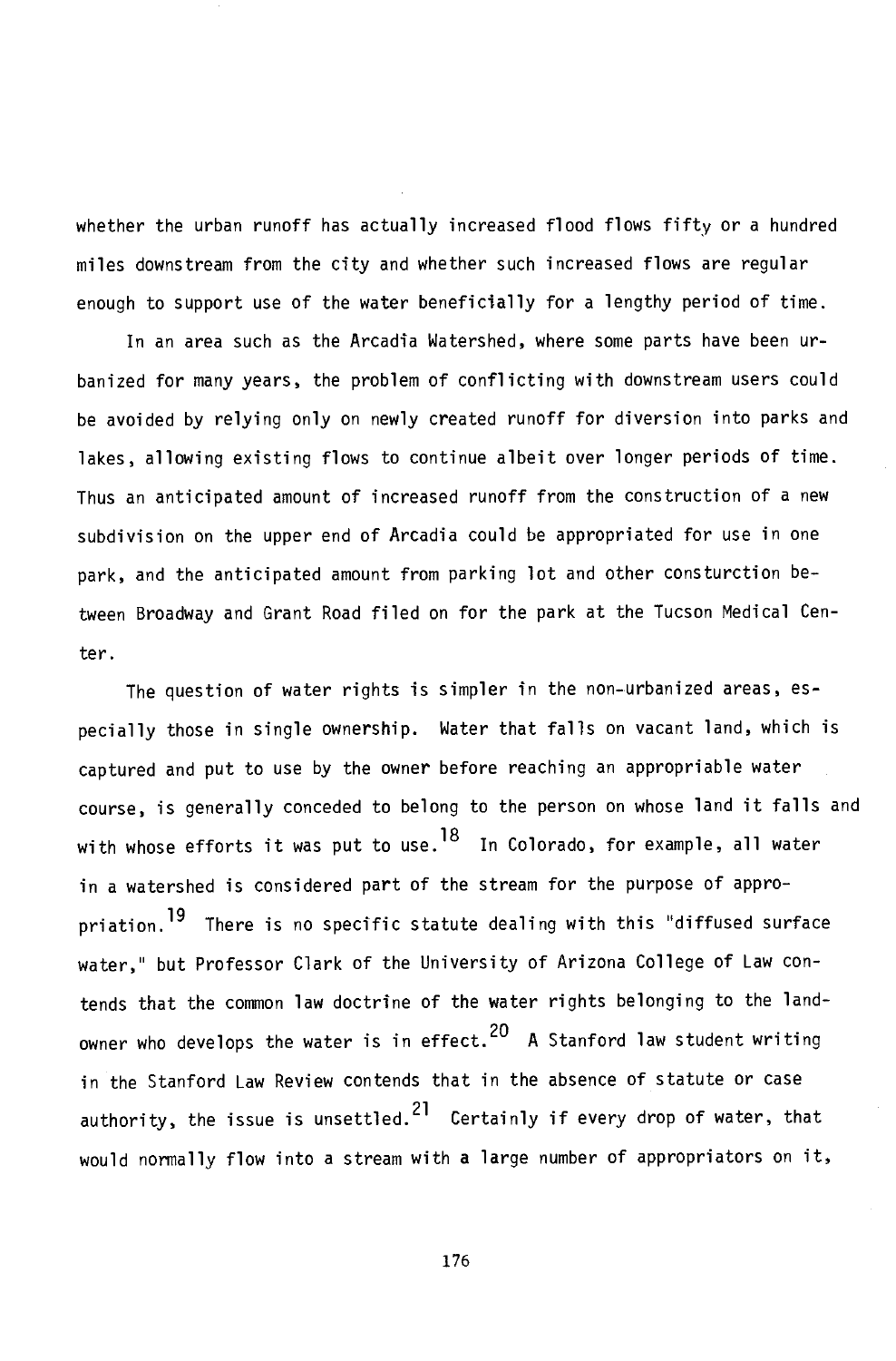was diverted into stock tanks or urban runoff parks and lakes under the diffused surface water doctrine, the matter would be resolved by either statute or court action.

In the case of a single -ownership watershed, such as is possible in a new town like Empire City, all of the increased runoff generated by urbanization could be captured and diverted before entering the washes and arroyos and thus put to use under the diffused surface water doctrine. Or a projection could be made of the amount of increase expected from the urbanization and the landowner could file an appropriation on the difference between the pre-urbanization historic flow and the post-urbanization average.

An interesting case which has some application here is Vantex Land & Development Co. v Schnepf, 82 Ariz. 308, a 1957 case involving respective water rights to waste water from irrigation. $^{22}$  In that case tail water from A's land flowed across b's land into an old wash or arroyo where it was appropriated by C at the point where it left B's land. B later intercepted the water where it entered his land and used it for irrigation without applying for a permit to appropriate it. The court held that C could not enjoin B, who was privileged to capture and use the water since the upper owner had no right to drain his artificially introduced water onto his land, nor did the lower owner have any easement to conduct his appropriated water across B's land.<sup>23</sup> The court did not pass on the question of whether C had a right to appropriate the waste water. The dissent stated that "...all water found flowing in natural channels belongs to the public and may be appropriated. No distinction is made (in the statute) between natural and artificially produced water; the only condition is that it be found in a natural channel."<sup>24</sup>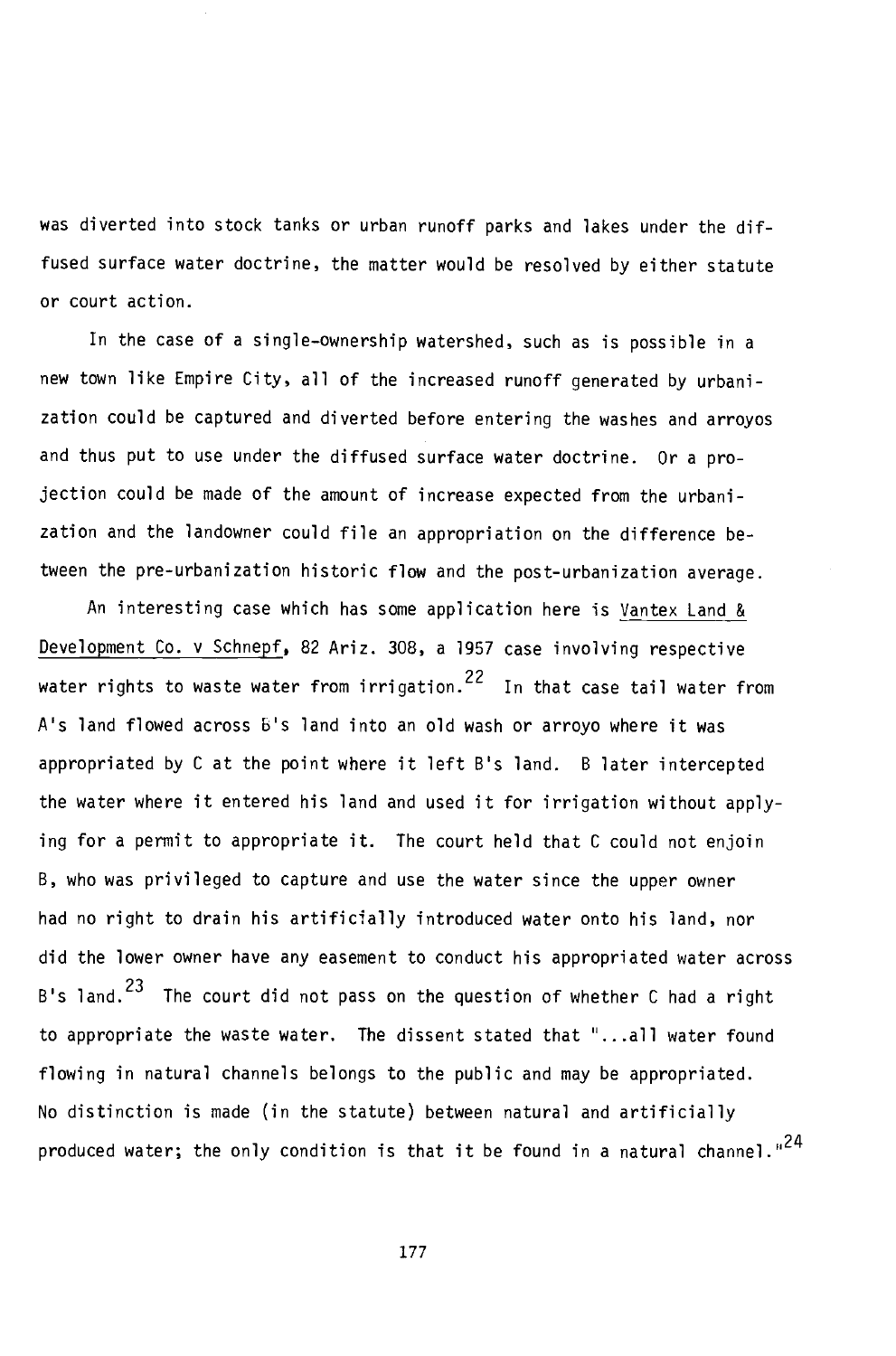It would be possible for a landowner just downstream from a newly urbanizing area to appropriate the increased flow for his beneficial use if the urban development followed the present pattern of using streets to collect the runoff and directing it into the first natural watercourse that is handy.

Another case which may pose some legal problems to the use of urban runoff is Salt River Valley Water Users v Kavacovich, 3 Ariz App 28 (1966). In that case Kavacovich employed water saving techniques and used the water thus salvaged on additional acreage not included in his original appropriation. The court required him to cease using the waters on the newly opened land and to allow it to become return flow.<sup>25</sup> It has not been interpreted yet as to "new" water not previously in the appropriable supply, though it has been cited as a discouragement to water salvage practices among irrigators.26

There are several ways to unravel the legal aspects of water rights to urban runoff. The first is to create by statute a new class of water for urban runoff and spell out priorities and uses for appropriation. Another would be for a city to develop a park and commence diverting runoff and file for an appropriative right. If, as would be expected, a downstream holder of flood rights challenged the city's use, the matter would be adjudicated and resolved. Another possibility, though remote, is for Arizona to adopt the Colorado view that all waters, regardless of their location, are subject to appropriation (and thus regulation and control by the state) eliminating the possibility of a new town capturing all runoff under the diffused surface water doctrine.

In conclusion it appears feasible to divert what amount to small quan-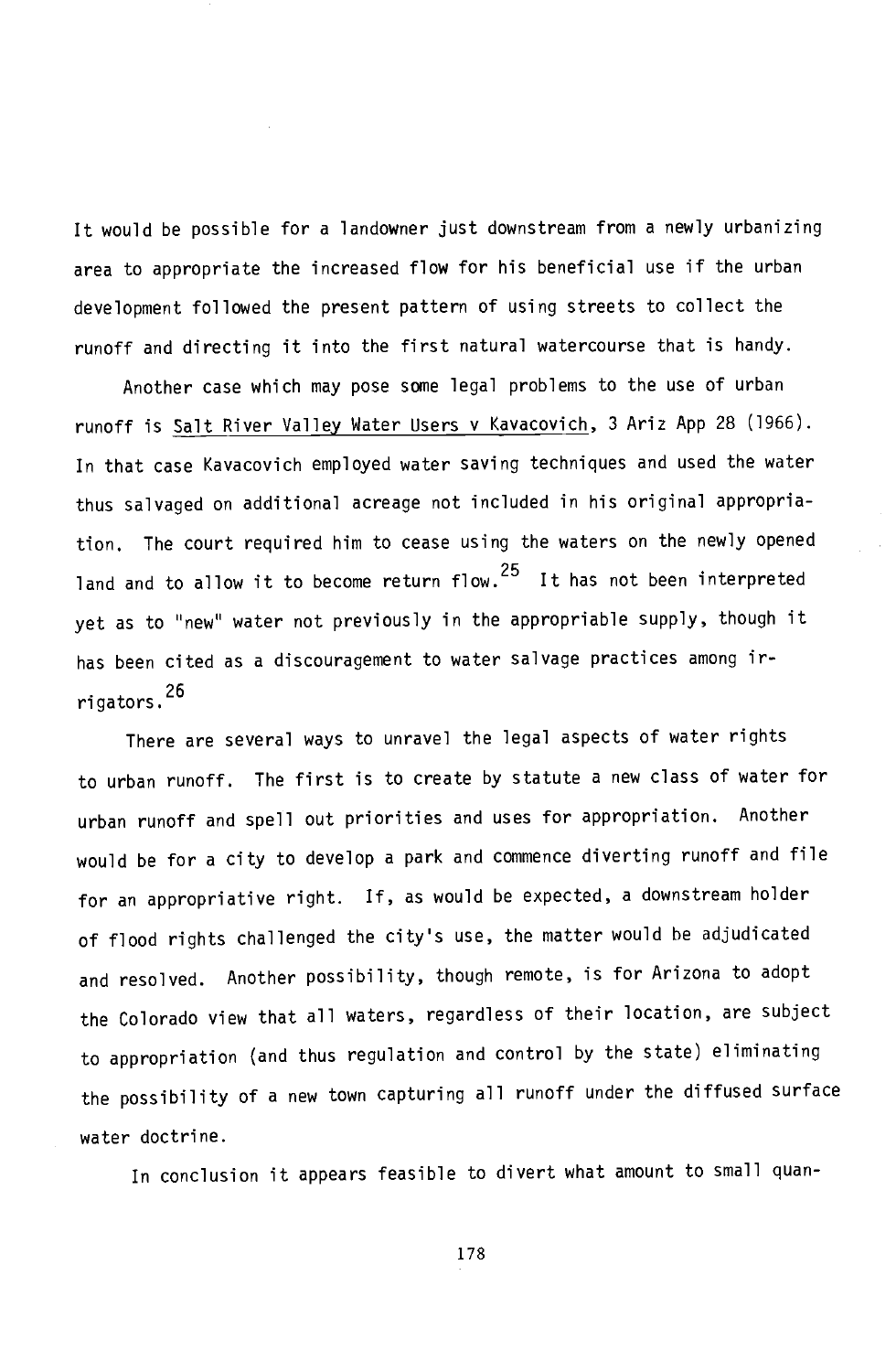tities of water from urban area washes and arroyos for park and recreational uses. Such diversions would provide similar flood control benefits and mitigation of tort liability as are now gained by culvert construction while providing beneficial uses of the runoff. The tort liability probelms of street runoff would be shifted to problems of ownership water rights.

In the water rights area, under the existing laws of appropriation it appears that municipalities could appropriate the increased flows in arroyos caused by urbanization. Large-scale land developments could similarly divert increased flows caused by urbanization under either the appropriation doctrine, or that of use of diffused surface waters. The ultimate legal questions must be resolved either by legislative designation of urban runoff for appropriation by cities, by litigation between claimants of urban runoff water rights, or by the appropriatve system being extended to include diffused surface waters.